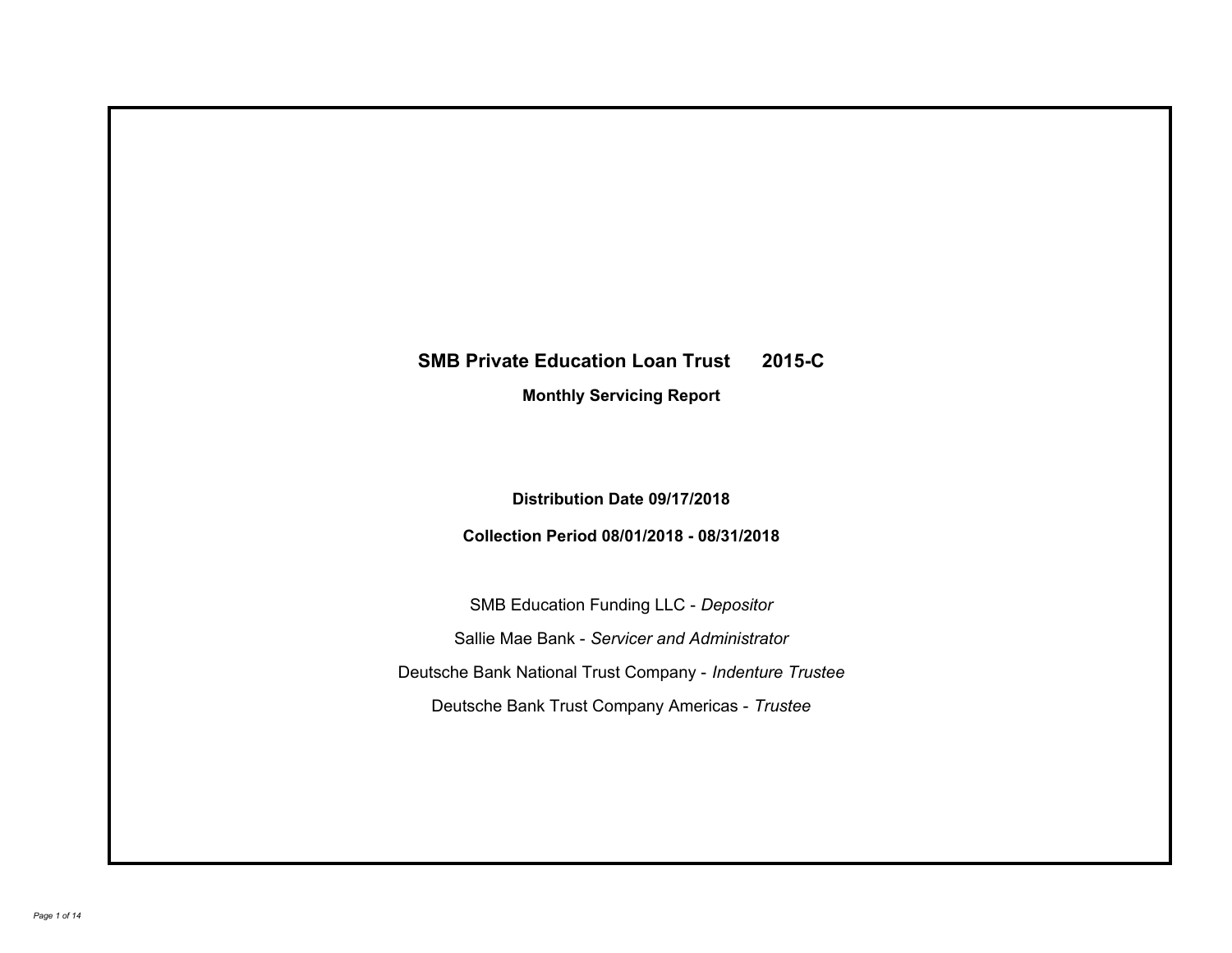|             | <b>Deal Parameters</b>                        |                                                 |                                      |                       |                       |
|-------------|-----------------------------------------------|-------------------------------------------------|--------------------------------------|-----------------------|-----------------------|
| A           | <b>Student Loan Portfolio Characteristics</b> |                                                 | <b>Settlement Date</b><br>10/27/2015 | 07/31/2018            | 08/31/2018            |
|             | <b>Principal Balance</b>                      |                                                 | \$693,787,197.00                     | \$477,732,617.42      | \$469,287,113.89      |
|             | Interest to be Capitalized Balance            |                                                 | 55,852,621.68                        | 22,468,950.73         | 22,548,797.34         |
|             | Pool Balance                                  |                                                 | \$749,639,818.68                     | \$500,201,568.15      | \$491,835,911.23      |
|             | Weighted Average Coupon (WAC)                 |                                                 |                                      |                       |                       |
|             |                                               | WAC1 (Contractual Interest Rate on the Loan)    | 8.28%                                | 9.29%                 | 9.28%                 |
|             |                                               | WAC2 (Average of Applicable Interest Rate)      | 8.28%                                | 9.25%                 | 9.23%                 |
|             |                                               | WAC3 (Average of Actual Interest Rate)          | 8.22%                                | 9.17%                 | 9.16%                 |
|             | Weighted Average Remaining Term               |                                                 | 127.00                               | 121.73                | 121.91                |
|             | Number of Loans                               |                                                 | 65,154                               | 44,960                | 44,206                |
|             | Number of Borrowers<br>Pool Factor            |                                                 | 45,614                               | 32,154<br>0.667255868 | 31,650<br>0.656096300 |
|             |                                               | Since Issued Total Constant Prepayment Rate (1) |                                      | 9.83%                 | 9.85%                 |
|             |                                               |                                                 |                                      |                       |                       |
| B           | <b>Debt Securities</b>                        | Cusip/Isin                                      | 08/15/2018                           |                       | 09/17/2018            |
|             | A2A                                           | 78448RAB2                                       | \$138,319,893.24                     |                       | \$134,371,412.18      |
|             | A2B                                           | 78448RAC0                                       | \$66,821,204.46                      |                       | \$64,913,725.68       |
|             | A <sub>3</sub>                                | 78448RAD8                                       | \$75,000,000.00                      |                       | \$75,000,000.00       |
|             | B                                             | 78448RAE6                                       | \$70,000,000.00                      |                       | \$70,000,000.00       |
|             | C                                             | 78448RAF3                                       | \$50,000,000.00                      |                       | \$50,000,000.00       |
| $\mathbf C$ |                                               |                                                 |                                      |                       |                       |
|             | <b>Certificates</b>                           | Cusip/Isin                                      | 08/15/2018                           |                       | 09/17/2018            |
|             | Residual                                      | 78448R106                                       | \$100,000.00                         |                       | \$100,000.00          |
| D           | <b>Account Balances</b>                       |                                                 | 08/15/2018                           |                       | 09/17/2018            |
|             | Reserve Account Balance                       |                                                 | \$1,884,455.00                       |                       | \$1,884,455.00        |
|             |                                               |                                                 |                                      |                       |                       |
| E           | <b>Asset / Liability</b>                      |                                                 | 08/15/2018                           |                       | 09/17/2018            |
|             |                                               |                                                 |                                      |                       |                       |

Overcollateralization Percentage Actual Overcollateralization Amount \$100,060,470.45 Specified Overcollateralization Amount

(1) For additional information, see 'Since Issued CPR Methodology' found on page 11 of this report.

20.00% 19.83%

\$97,550,773.37 \$147,550,773.37

\$150,060,470.45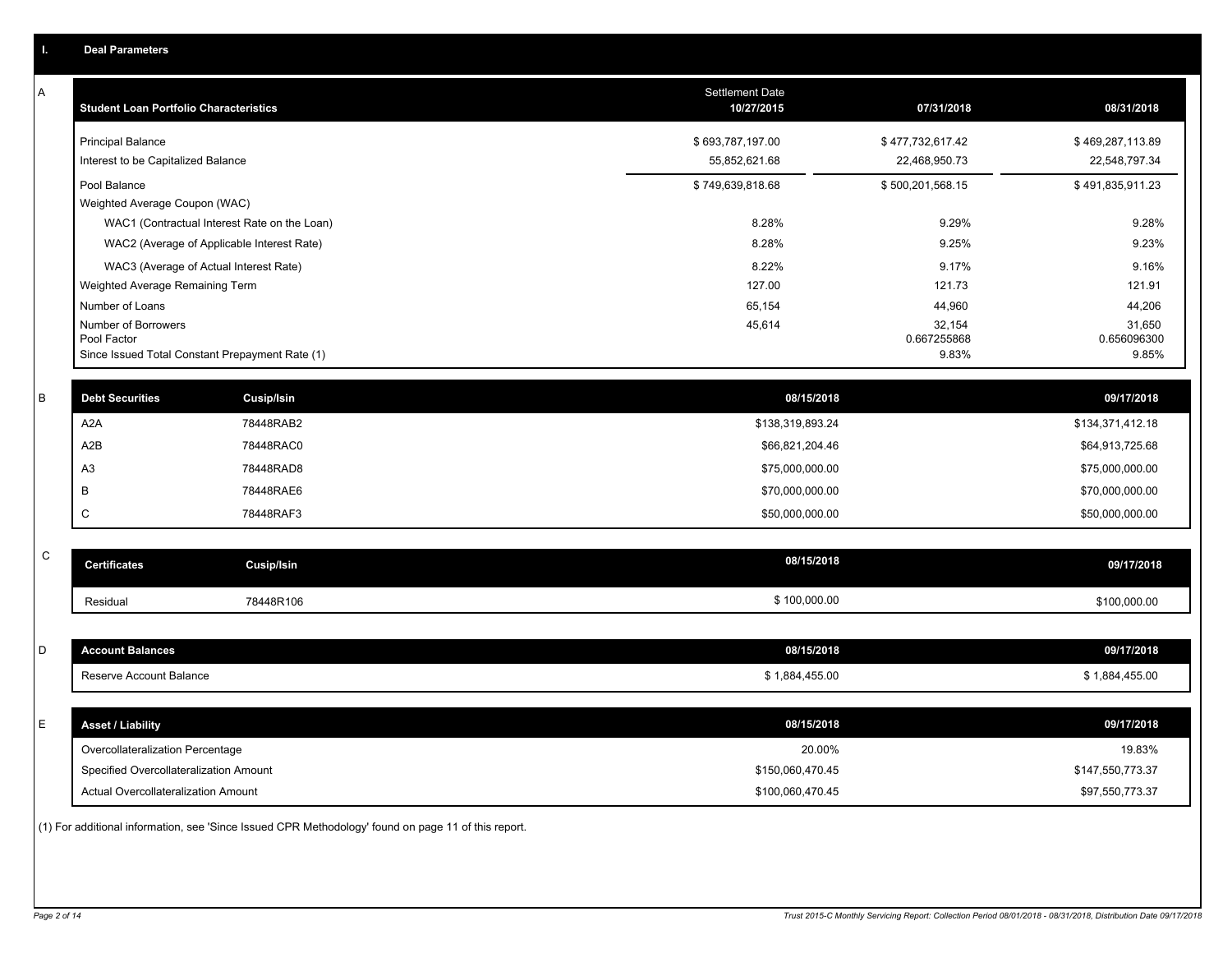| Ш. |   | 2015-C Trust Activity 08/01/2018 through 08/31/2018              |                 |
|----|---|------------------------------------------------------------------|-----------------|
|    | A | <b>Student Loan Principal Receipts</b>                           |                 |
|    |   | <b>Borrower Principal</b>                                        | 8,704,796.13    |
|    |   | <b>Consolidation Activity Principal</b>                          | 0.00            |
|    |   | Seller Principal Reimbursement                                   | 342.38          |
|    |   | Servicer Principal Reimbursement                                 | 0.00            |
|    |   | Delinquent Principal Purchases by Servicer                       | 0.00            |
|    |   | <b>Other Principal Deposits</b>                                  | 0.00            |
|    |   | <b>Total Principal Receipts</b>                                  | \$8,705,138.51  |
|    | В | <b>Student Loan Interest Receipts</b>                            |                 |
|    |   | <b>Borrower Interest</b>                                         | 2,734,811.78    |
|    |   | <b>Consolidation Activity Interest</b>                           | 0.00            |
|    |   | Seller Interest Reimbursement                                    | (0.11)          |
|    |   | Servicer Interest Reimbursement                                  | 0.00            |
|    |   | Delinquent Interest Purchases by Servicer                        | 0.00            |
|    |   | <b>Other Interest Deposits</b>                                   | 0.00            |
|    |   | <b>Total Interest Receipts</b>                                   | \$2,734,811.67  |
|    | С | <b>Recoveries on Realized Losses</b>                             | \$132,805.13    |
|    | D | <b>Investment Income</b>                                         | \$20,230.86     |
|    | Е | <b>Funds Borrowed from Next Collection Period</b>                | \$0.00          |
|    | F | <b>Funds Repaid from Prior Collection Period</b>                 | \$0.00          |
|    | G | Loan Sale or Purchase Proceeds                                   | \$0.00          |
|    | н | <b>Initial Deposits to Distribution Account</b>                  | \$0.00          |
|    |   | <b>Excess Transferred from Other Accounts</b>                    | \$0.00          |
|    | J | <b>Borrower Benefit Reimbursements</b>                           | \$0.00          |
|    | κ | <b>Other Deposits</b>                                            | \$0.00          |
|    | L | <b>Other Fees Collected</b>                                      | \$0.00          |
|    | М | <b>AVAILABLE FUNDS</b>                                           | \$11,592,986.17 |
|    | N | Non-Cash Principal Activity During Collection Period             | \$259,634.98    |
|    | O | Aggregate Purchased Amounts by the Depositor, Servicer or Seller | \$0.00          |
|    | P | Aggregate Loan Substitutions                                     | \$0.00          |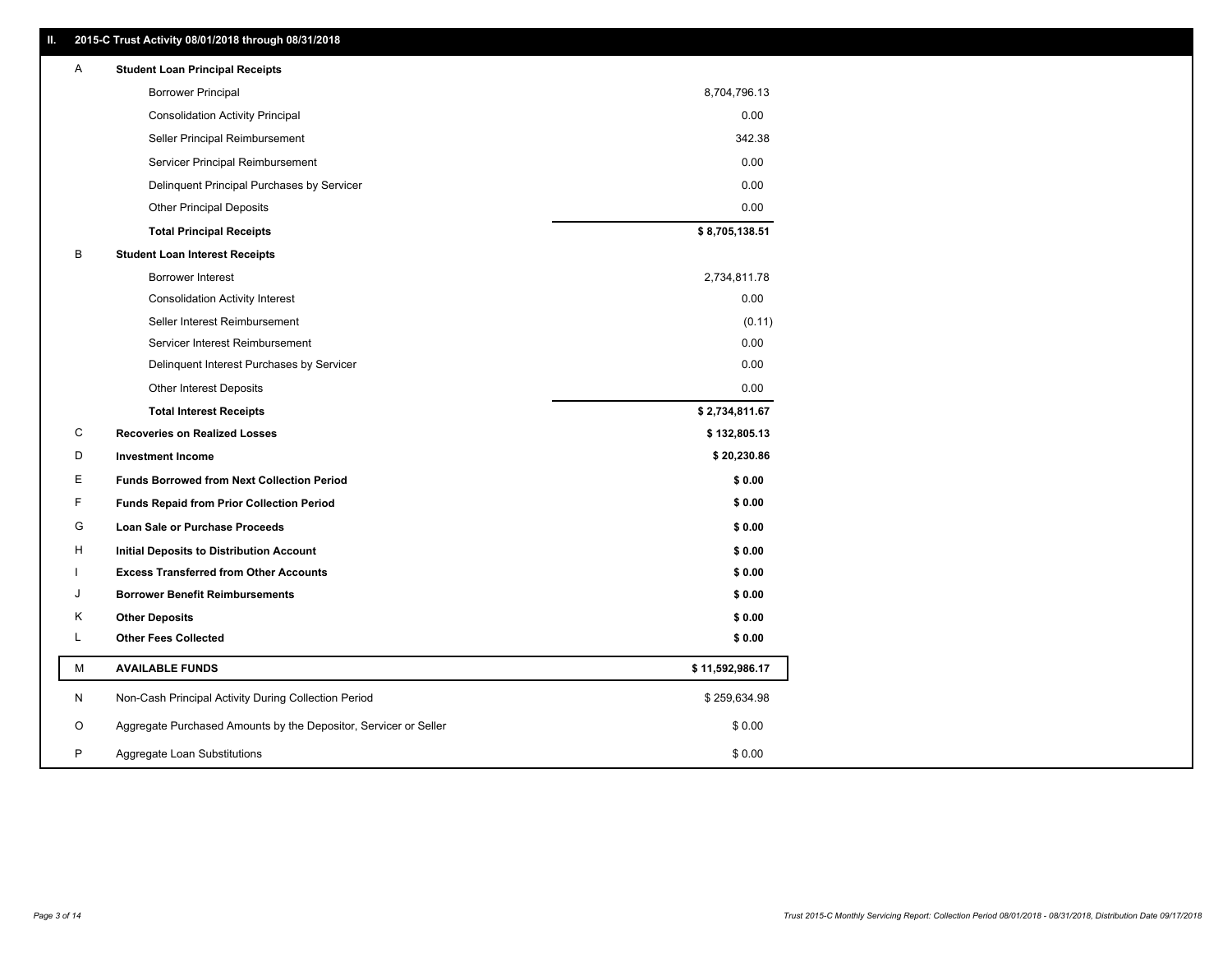## **08/31/2018 07/31/2018 Wtd Avg Coupon # Loans Principal and Interest Accrued to Capitalize % of Principal % of Loans in Repay (1) Wtd Avg Coupon # Loans Principal and Interest Accrued to Capitalize % of Principal % of Loans in Repay (1)**  INTERIM: IN SCHOOL 10.41% 1,834 \$26,707,332.63 5.430% - % 10.39% 1,932 \$27,309,754.77 5.460% - % GRACE 10.26% 1,134 \$16,757,483.49 3.407% - % 10.29% 1,088 \$16,800,393.53 3.359% - % DEFERMENT 10.38% 2,585 \$32,865,495.31 6.682% - % 10.36% 2,563 \$32,288,357.52 6.455% - % REPAYMENT: CURRENT 8.89% 36,102 \$379,814,931.86 77.224% 91.410% 8.90% 36,803 \$387,417,199.44 77.452% 91.414% 31-60 DAYS DELINQUENT 9.50% 581 \$7,589,367.79 1.543% 1.827% 606 \$7,411,398.14 1.482% 1.749% 61-90 DAYS DELINQUENT 8.88% 268 \$3,503,179.02 0.712% 0.843% 8.63% 298 \$3,769,855.00 0.754% 0.890% > 90 DAYS DELINQUENT 10.07% 165 \$2,237,746.90 0.455% 0.539% 10.21% 186 \$2,815,097.07 0.563% 0.664% FORBEARANCE 9.40% 1,537 \$22,360,374.23 4.546% 5.381% 9.56% 1,484 \$22,389,512.68 4.476% 5.283% **TOTAL 44,206 \$491,835,911.23 100.00% 100.00% 44,960 \$500,201,568.15 100.00% 100.00% Loans by Repayment Status** Percentages may not total 100% due to rounding \*

Loans classified in "Repayment" include any loan for which interim interest only, \$25 fixed payments or full principal and interest payments are due. 1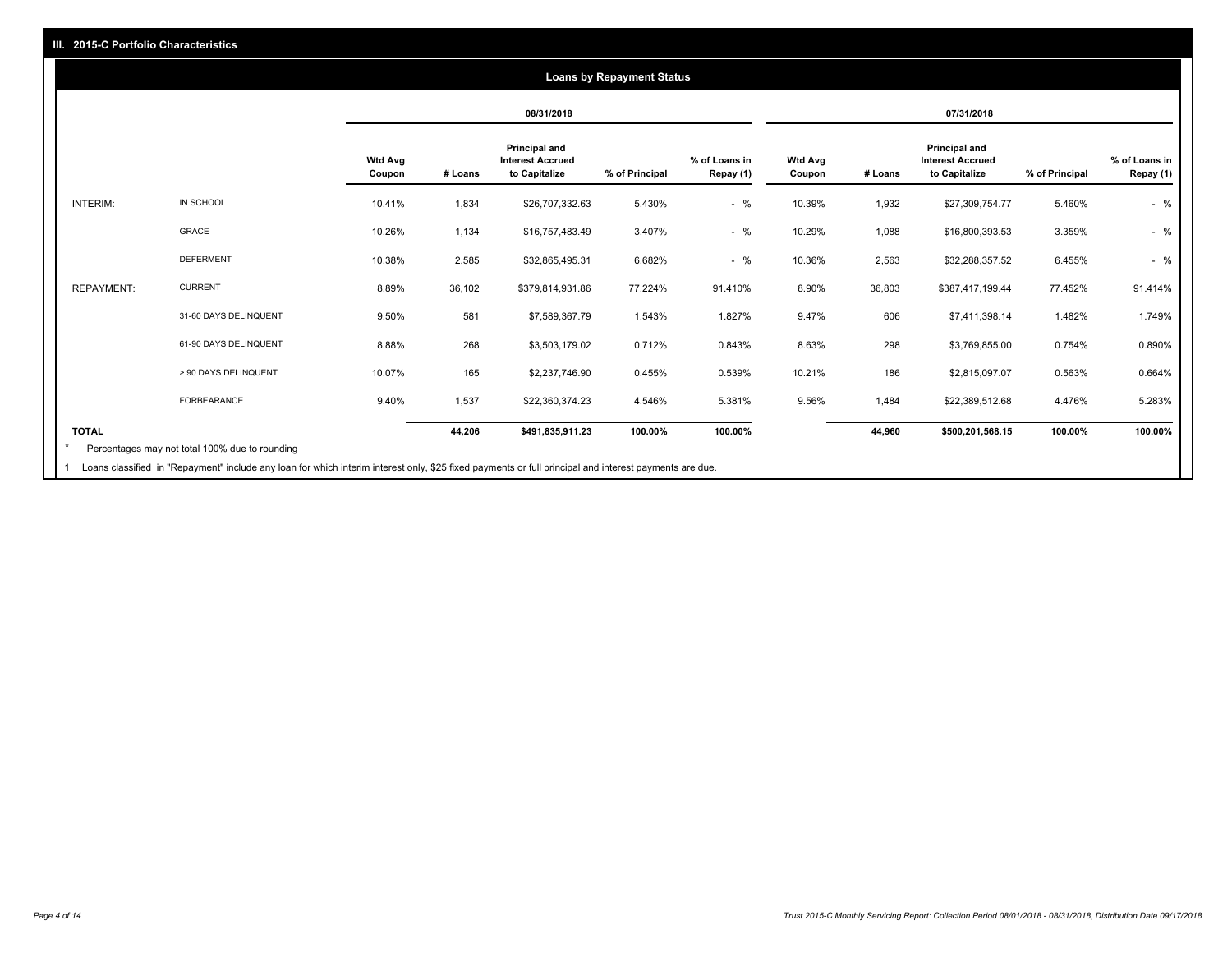|                 |                       |                          |         | 08/31/2018                                                |                |                                |                          |         | 07/31/2018                                                       |                |                                |
|-----------------|-----------------------|--------------------------|---------|-----------------------------------------------------------|----------------|--------------------------------|--------------------------|---------|------------------------------------------------------------------|----------------|--------------------------------|
|                 |                       | <b>Wtd Avg</b><br>Coupon | # Loans | Principal and<br><b>Interest Accrued</b><br>to Capitalize | % of Principal | % of Loans in<br>P&I Repay (2) | <b>Wtd Avg</b><br>Coupon | # Loans | <b>Principal and</b><br><b>Interest Accrued</b><br>to Capitalize | % of Principal | % of Loans in<br>P&I Repay (2) |
| <b>INTERIM:</b> | IN SCHOOL             | 10.13%                   | 3,364   | \$49,161,776.48                                           | 9.996%         | $-$ %                          | 10.12%                   | 3,536   | \$50,811,804.87                                                  | 10.158%        | $-$ %                          |
|                 | GRACE                 | 9.94%                    | 2,153   | \$31,156,763.58                                           | 6.335%         | $-$ %                          | 9.98%                    | 2,074   | \$30,746,049.23                                                  | 6.147%         | $-$ %                          |
|                 | <b>DEFERMENT</b>      | 10.03%                   | 4,744   | \$57,657,150.42                                           | 11.723%        | $-$ %                          | 10.00%                   | 4,693   | \$56,586,875.99                                                  | 11.313%        | $-$ %                          |
| P&I REPAYMENT:  | <b>CURRENT</b>        | 8.74%                    | 31,423  | \$318,506,426.03                                          | 64.759%        | 90.009%                        | 8.76%                    | 32,130  | \$326,275,033.10                                                 | 65.229%        | 90.117%                        |
|                 | 31-60 DAYS DELINQUENT | 9.46%                    | 562     | \$7,319,476.08                                            | 1.488%         | 2.068%                         | 9.41%                    | 575     | \$7,031,316.25                                                   | 1.406%         | 1.942%                         |
|                 | 61-90 DAYS DELINQUENT | 8.87%                    | 264     | \$3,487,196.21                                            | 0.709%         | 0.985%                         | 8.56%                    | 284     | \$3,557,108.91                                                   | 0.711%         | 0.982%                         |
|                 | > 90 DAYS DELINQUENT  | 10.05%                   | 159     | \$2,186,748.20                                            | 0.445%         | 0.618%                         | 10.21%                   | 184     | \$2,803,867.12                                                   | 0.561%         | 0.774%                         |
|                 | FORBEARANCE           | 9.40%                    | 1,537   | \$22,360,374.23                                           | 4.546%         | 6.319%                         | 9.56%                    | 1,484   | \$22,389,512.68                                                  | 4.476%         | 6.184%                         |
| <b>TOTAL</b>    |                       |                          | 44,206  | \$491,835,911.23                                          | 100.00%        | 100.00%                        |                          | 44,960  | \$500,201,568.15                                                 | 100.00%        | 100.00%                        |

WAC reflects WAC3 To conform with company standard reporting these sections now include Princial and Interest Accrued to Capitalize.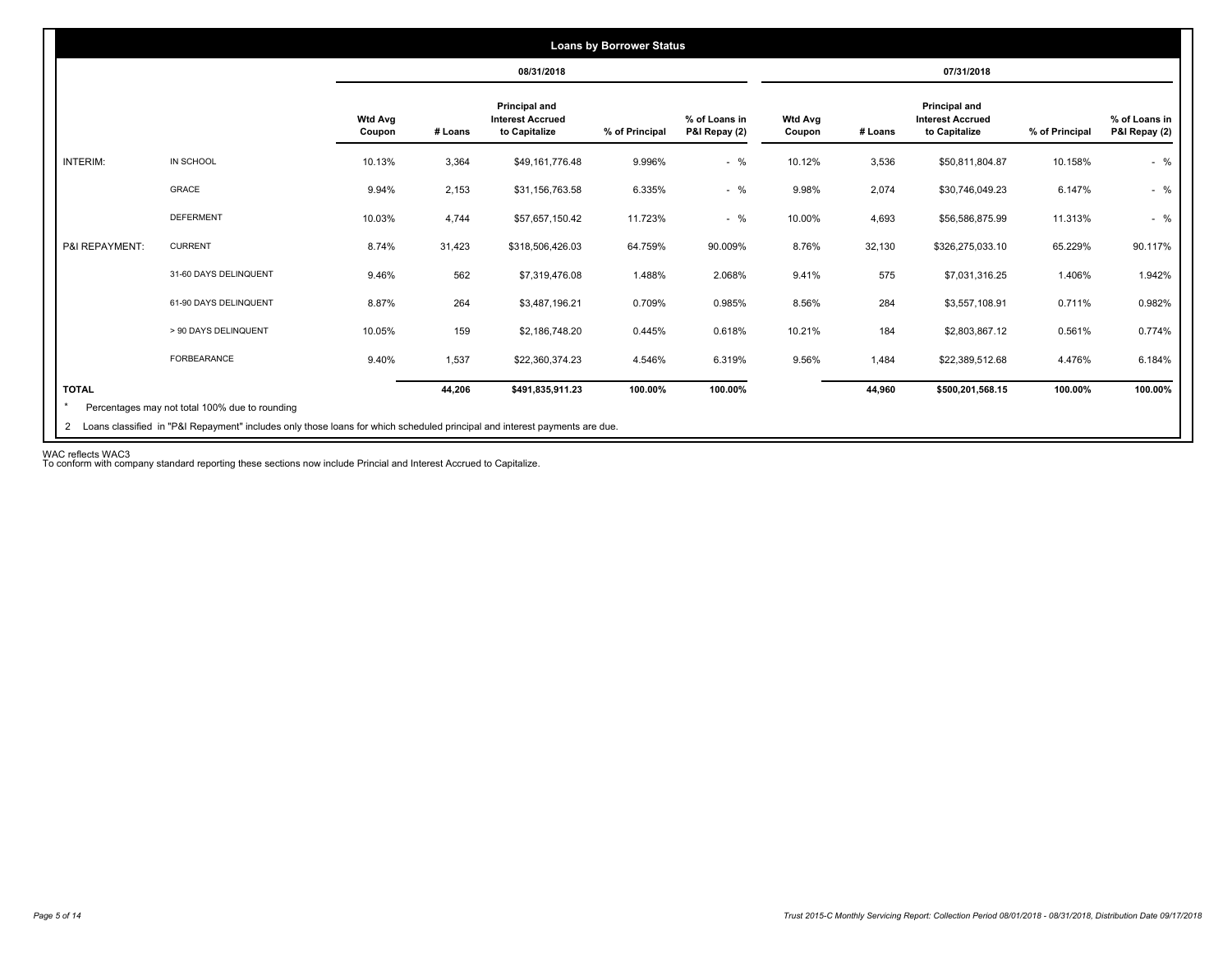|                                                                                                  | 8/31/2018        | 7/31/2018        |
|--------------------------------------------------------------------------------------------------|------------------|------------------|
| Pool Balance                                                                                     | \$491,835,911.23 | \$500,201,568.15 |
| Total # Loans                                                                                    | 44,206           | 44,960           |
| Total # Borrowers                                                                                | 31,650           | 32,154           |
| Weighted Average Coupon                                                                          | 9.23%            | 9.25%            |
| Weighted Average Remaining Term                                                                  | 121.91           | 121.73           |
| Percent of Pool - Cosigned                                                                       | 93.2%            | 93.2%            |
| Percent of Pool - Non Cosigned                                                                   | 6.8%             | 6.8%             |
| Borrower Interest Accrued for Period                                                             | \$3,658,877.91   | \$3,725,734.50   |
| <b>Outstanding Borrower Interest Accrued</b>                                                     | \$25,554,861.67  | \$25,553,174.35  |
| Gross Principal Realized Loss - Periodic *                                                       | \$592,925.79     | \$641,300.42     |
| Gross Principal Realized Loss - Cumulative *                                                     | \$18,527,983.80  | \$17,935,058.01  |
| Recoveries on Realized Losses - Periodic                                                         | \$132,805.13     | \$102,758.59     |
| Recoveries on Realized Losses - Cumulative                                                       | \$2,458,387.55   | \$2,325,582.42   |
| Net Losses - Periodic                                                                            | \$460,120.66     | \$538,541.83     |
| Net Losses - Cumulative                                                                          | \$16,069,596.25  | \$15,609,475.59  |
| Non-Cash Principal Activity - Capitalized Interest                                               | \$857,983.72     | \$2,414,231.70   |
| Since Issued Total Constant Prepayment Rate (CPR) (1)                                            | 9.85%            | 9.83%            |
| <b>Loan Substitutions</b>                                                                        | \$0.00           | \$0.00           |
| <b>Cumulative Loan Substitutions</b>                                                             | \$0.00           | \$0.00           |
| <b>Unpaid Servicing Fees</b>                                                                     | \$0.00           | \$0.00           |
| <b>Unpaid Administration Fees</b>                                                                | \$0.00           | \$0.00           |
| <b>Unpaid Carryover Servicing Fees</b>                                                           | \$0.00           | \$0.00           |
| Note Interest Shortfall                                                                          | \$0.00           | \$0.00           |
| Loans in Modification                                                                            | \$38,694,644.15  | \$38,164,987.73  |
| % of Loans in Modification as a % of Loans in Repayment (P&I)                                    | 11.67%           | 11.24%           |
|                                                                                                  |                  |                  |
| % Annualized Gross Principal Realized Loss - Periodic as a %<br>of Loans in Repayment (P&I) * 12 | 2.15%            | 2.27%            |
| % Gross Principal Realized Loss - Cumulative as a % of<br>Original Pool Balance                  | 2.47%            | 2.39%            |

\* In accordance with the Servicer's current policies and procedures, after September 1, 2017 loans subject to bankruptcy claims generally will not be reported as a charged-off unless and until they are delinquent for 120 d

(1) For additional information, see 'Since Issued CPR Methodology' found on page 11 of this report.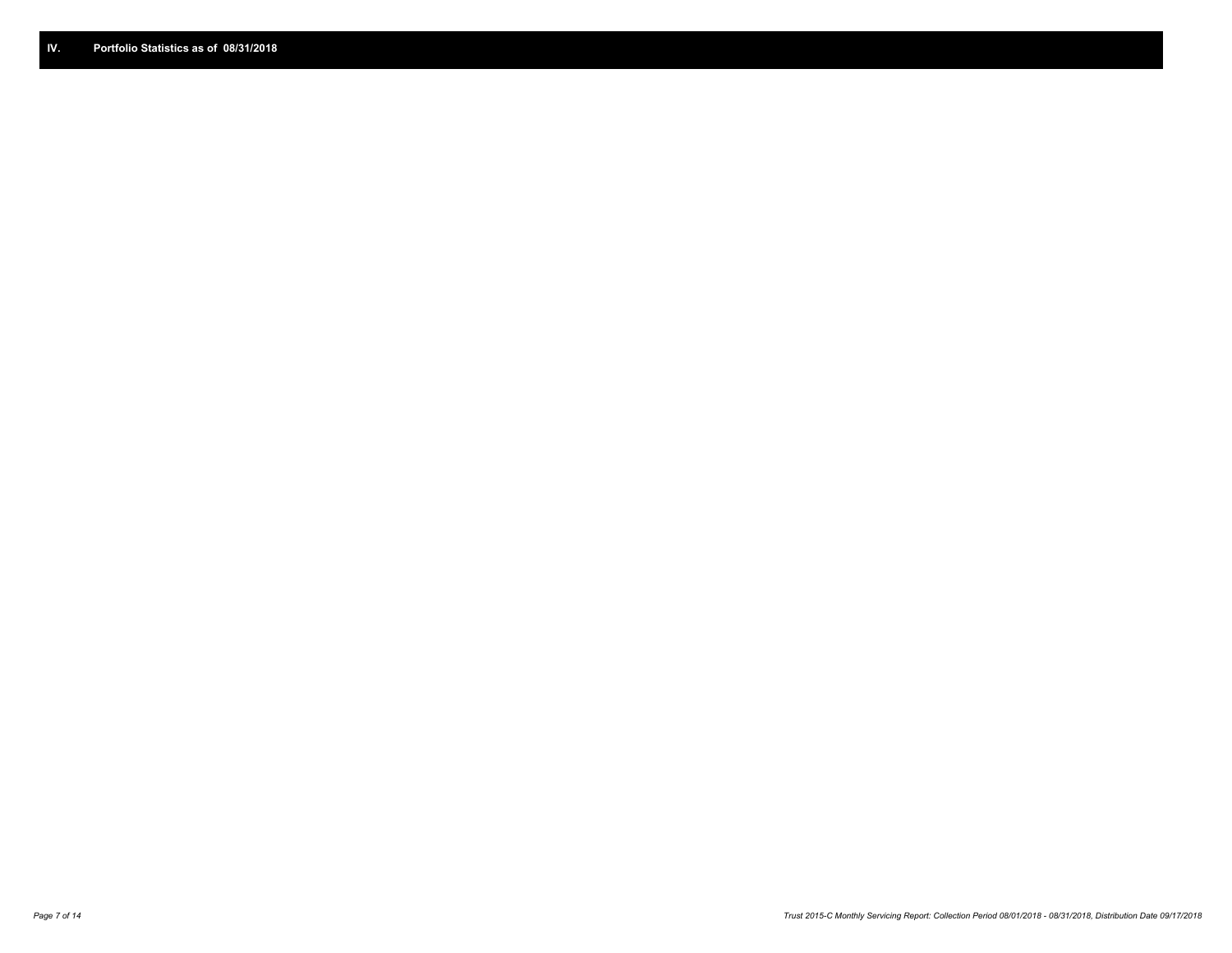| Loan Program                       |                                   |         |                  |          |
|------------------------------------|-----------------------------------|---------|------------------|----------|
|                                    | Weighted<br><b>Average Coupon</b> | # LOANS | <b>\$ AMOUNT</b> | $%$ *    |
| - Smart Option Interest-Only Loans | 8.52%                             | 9,665   | \$77,496,131.23  | 15.757%  |
| - Smart Option Fixed Pay Loans     | 9.14%                             | 11,658  | \$153,989,402.27 | 31.309%  |
| - Smart Option Deferred Loans      | 9.35%                             | 22,883  | \$260,350,377.73 | 52.934%  |
| - Other Loan Programs              | $0.00\%$                          | 0       | \$0.00           | 0.000%   |
| Total                              | 9.16%                             | 44,206  | \$491,835,911.23 | 100.000% |

\* Percentages may not total 100% due to rounding

B

C

A

**Index Type**

|                       | Weighted<br><b>Average Coupon</b> | # LOANS  | \$ AMOUNT        | $%$ *    |
|-----------------------|-----------------------------------|----------|------------------|----------|
| Fixed Rate Loans      | 7.58%                             | 9,915    | \$129,911,140.07 | 26.414%  |
| - LIBOR Indexed Loans | 9.72%                             | 34.291   | \$361,924,771.16 | 73.586%  |
| - Other Index Rates   | $0.00\%$                          | $\Omega$ | \$0.00           | 0.000%   |
| <b>Total</b>          | 9.16%                             | 44,206   | \$491,835,911.23 | 100.000% |

\* Percentages may not total 100% due to rounding

## **Weighted Average Recent FICO**

| 0 - 639              | 3,488  | \$38,886,084.25  | 7.906%   |
|----------------------|--------|------------------|----------|
| 640 - 669            | 2,897  | \$32,304,239.00  | 6.568%   |
| 670 - 699            | 4,533  | \$50,032,403.67  | 10.173%  |
| 700 - 739            | 9,421  | \$106,711,406.23 | 21.697%  |
| $740 +$              | 23,860 | \$263,875,775.73 | 53.651%  |
| $N/A$ <sub>(1)</sub> |        | \$26,002.35      | 0.005%   |
| <b>Total</b>         | 44,206 | \$491,835,911.23 | 100.000% |

### WAC reflects WAC3

To conform with company standard reporting these sections now include Princial and Interest Accrued to Capitalize.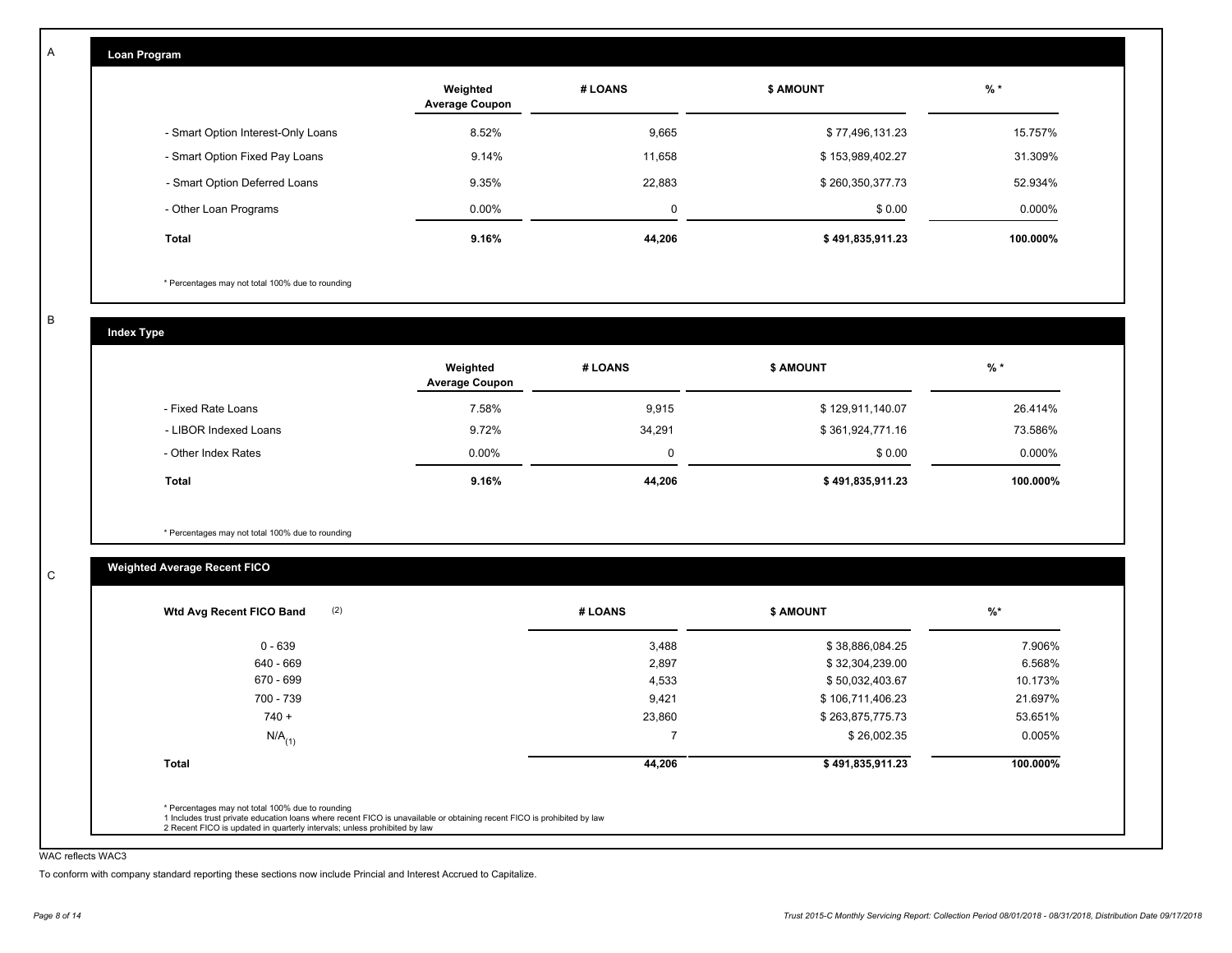| Α. |       | <b>Reserve Account</b>                                                                     |                  |  |
|----|-------|--------------------------------------------------------------------------------------------|------------------|--|
|    |       | Specified Reserve Account Balance                                                          | \$1,884,455.00   |  |
|    |       | <b>Actual Reserve Account Balance</b>                                                      | \$1,884,455.00   |  |
| В. |       | <b>Principal Distribution Amount</b>                                                       |                  |  |
|    | i.    | Class A Notes Outstanding                                                                  | \$280,141,097.70 |  |
|    | ii.   | Pool Balance                                                                               | \$491,835,911.23 |  |
|    | iii.  | First Priority Principal Distribution Amount (i - ii)                                      | \$0.00           |  |
|    | iv.   | Class A and B Notes Outstanding                                                            | \$350,141,097.70 |  |
|    | ν.    | First Priority Principal Distribution Amount                                               | \$0.00           |  |
|    | vi.   | Pool Balance                                                                               | \$491,835,911.23 |  |
|    | vii.  | Specified Overcollateralization Amount                                                     | \$147,550,773.37 |  |
|    | viii. | Available Funds (after payment of waterfall items A through H)                             | \$10,068,544.36  |  |
|    | ix.   | <b>Class C Notes Outstanding</b>                                                           | \$50,000,000.00  |  |
|    | х.    | Regular Principal Distribution Amount (if (iv > 0, (iv - v) - (vi - vii), min(viii, ix))   | \$5,855,959.84   |  |
|    | xi.   | Pool Balance                                                                               | \$491,835,911.23 |  |
|    | xii.  | 10% of Initial Pool Balance                                                                | \$74,963,981.87  |  |
|    | xiii. | First Priority Principal Distribution Amount                                               | \$0.00           |  |
|    | xiv.  | Regular Principal Distribution Amount                                                      | \$5,855,959.84   |  |
|    | XV.   | Available Funds (after payment of waterfall items A through J)                             | \$4,212,584.52   |  |
|    |       | xvi. Additional Principal Distribution Amount (if(ix $\lt$ = x, min(xv, xi - xiii - xiv))) | \$0.00           |  |
|    |       |                                                                                            |                  |  |

# **A. Reserve Account**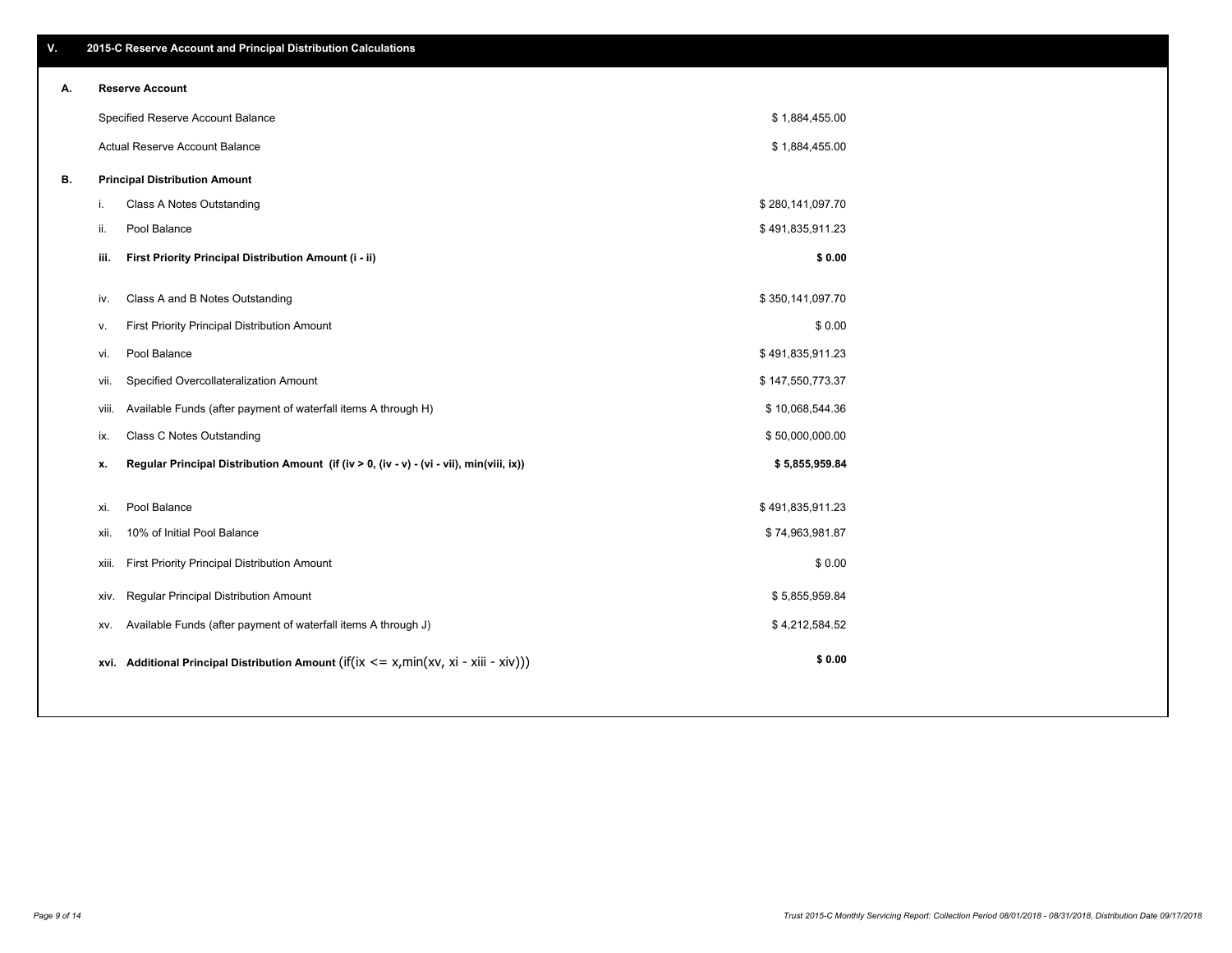|    |                                                         | Paid           | <b>Funds Balance</b> |
|----|---------------------------------------------------------|----------------|----------------------|
|    | <b>Total Available Funds</b>                            |                | \$11,592,986.17      |
| Α  | <b>Trustee Fees</b>                                     | \$0.00         | \$11,592,986.17      |
| В  | <b>Servicing Fees</b>                                   | \$319,487.25   | \$11,273,498.92      |
| C  | i. Administration Fees                                  | \$8,333.00     | \$11,265,165.92      |
|    | ii. Unreimbursed Administrator Advances plus any Unpaid | \$0.00         | \$11,265,165.92      |
| D  | Class A Noteholders Interest Distribution Amount        | \$804,954.89   | \$10,460,211.03      |
| Е  | First Priority Principal Payment                        | \$0.00         | \$10,460,211.03      |
| F. | Class B Noteholders Interest Distribution Amount        | \$204,166.67   | \$10,256,044.36      |
| G  | Class C Noteholders Interest Distribution Amount        | \$187,500.00   | \$10,068,544.36      |
| Н  | <b>Reinstatement Reserve Account</b>                    | \$0.00         | \$10,068,544.36      |
|    | <b>Regular Principal Distribution</b>                   | \$5,855,959.84 | \$4,212,584.52       |
| J  | <b>Carryover Servicing Fees</b>                         | \$0.00         | \$4,212,584.52       |
| Κ  | Additional Principal Distribution Amount                | \$0.00         | \$4,212,584.52       |
| L  | Unpaid Expenses of Trustee                              | \$0.00         | \$4,212,584.52       |
| М  | Unpaid Expenses of Administrator                        | \$0.00         | \$4,212,584.52       |
| N  | Remaining Funds to the Residual Certificateholders      | \$4,212,584.52 | \$0.00               |

## **Waterfall Conditions**

| А. |      | <b>Class C Noteholders' Interest Distribution Condition</b>                        |                  |  |
|----|------|------------------------------------------------------------------------------------|------------------|--|
|    |      | Pool Balance                                                                       | \$491,835,911.23 |  |
|    | ii.  | Class A and B Notes Outstanding                                                    | \$350,141,097.70 |  |
|    | iii. | Class C Noteholders' Interest Distribution Ratio (i / ii)                          | 140.47%          |  |
|    | IV.  | Minimum Ratio                                                                      | 110.00%          |  |
|    | V.   | Is the Class C Noteholders' Interest Distribution Condition Satisfied (iii $>$ iv) |                  |  |
|    |      |                                                                                    |                  |  |

\* If the Class C Noteholders' Interest Distribution Condition is satisfied then the amount of interest accrued at the Class C Rate for the Accrual Period is Released on the distribution Date.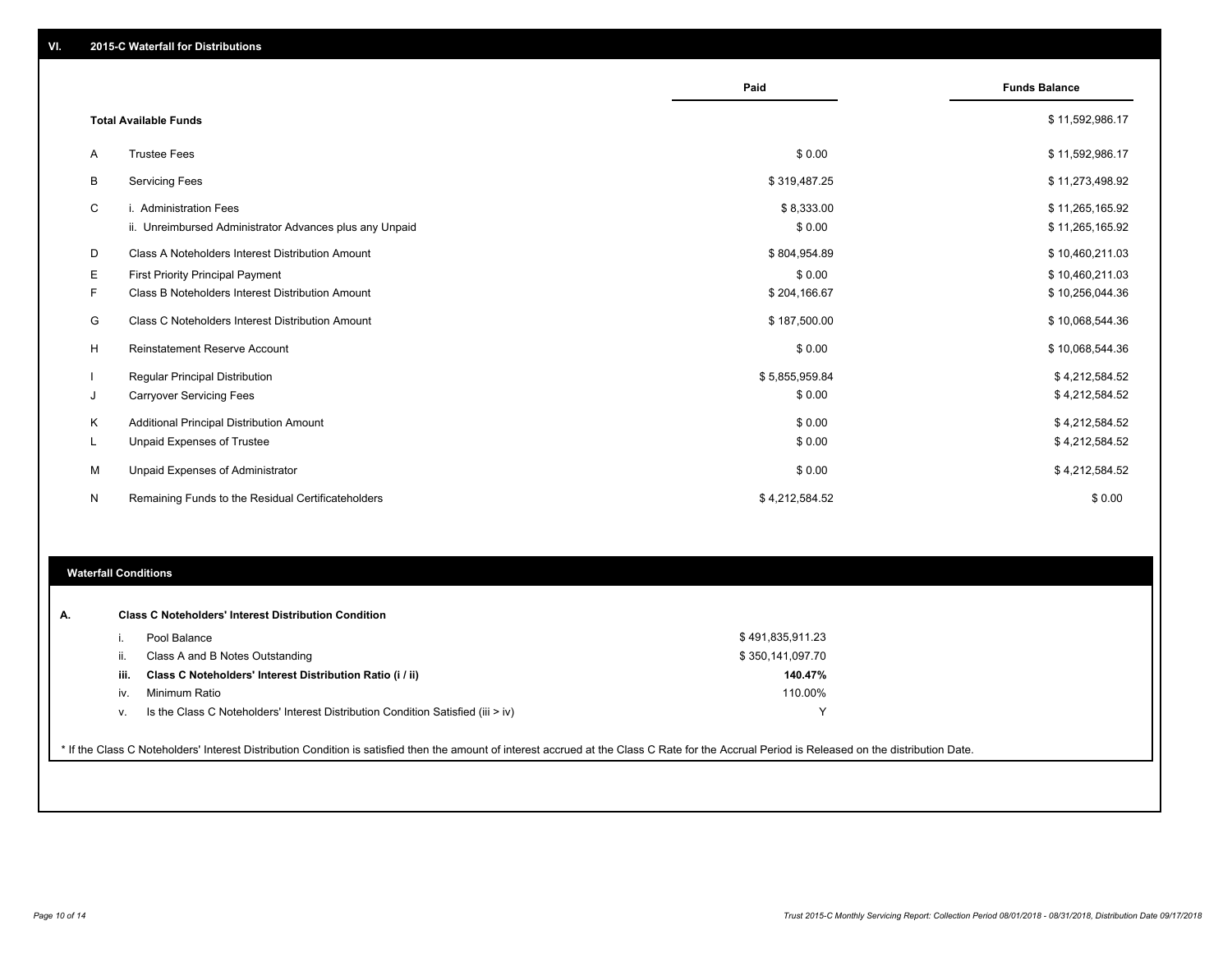# **VII. 2015-C Distributions**

### **Distribution Amounts**

|                                                            | A <sub>2</sub> A        | A <sub>2</sub> B        | A <sub>3</sub>          |
|------------------------------------------------------------|-------------------------|-------------------------|-------------------------|
| Cusip/Isin                                                 | 78448RAB2               | 78448RAC0               | 78448RAD8               |
| <b>Beginning Balance</b>                                   | \$138,319,893.24        | \$66,821,204.46         | \$75,000,000.00         |
| Index                                                      | <b>FIXED</b>            | <b>LIBOR</b>            | <b>LIBOR</b>            |
| Spread/Fixed Rate                                          | 2.75%                   | 1.40%                   | 1.95%                   |
| Record Date (Days Prior to Distribution)                   | 1 NEW YORK BUSINESS DAY | 1 NEW YORK BUSINESS DAY | 1 NEW YORK BUSINESS DAY |
| <b>Accrual Period Begin</b>                                | 8/15/2018               | 8/15/2018               | 8/15/2018               |
| <b>Accrual Period End</b>                                  | 9/15/2018               | 9/17/2018               | 9/17/2018               |
| Daycount Fraction                                          | 0.08333333              | 0.09166667              | 0.09166667              |
| Interest Rate*                                             | 2.75000%                | 3.46269%                | 4.01269%                |
| <b>Accrued Interest Factor</b>                             | 0.002291667             | 0.003174133             | 0.003678299             |
| <b>Current Interest Due</b>                                | \$316,983.09            | \$212,099.36            | \$275,872.44            |
| Interest Shortfall from Prior Period Plus Accrued Interest | $S -$                   | $\mathsf{\$}$ -         | $\mathsf{\$}$ -         |
| <b>Total Interest Due</b>                                  | \$316,983.09            | \$212,099.36            | \$275,872.44            |
| <b>Interest Paid</b>                                       | \$316,983.09            | \$212,099.36            | \$275,872.44            |
| <b>Interest Shortfall</b>                                  | $\mathsf{\$}$ -         | \$ -                    | $\mathsf{\$}$ -         |
| <b>Principal Paid</b>                                      | \$3,948,481.06          | \$1,907,478.78          | $\mathsf{\$}$ -         |
| <b>Ending Principal Balance</b>                            | \$134,371,412.18        | \$64,913,725.68         | \$75,000,000.00         |
| Paydown Factor                                             | 0.019074788             | 0.019074788             | 0.000000000             |
| <b>Ending Balance Factor</b>                               | 0.649137257             | 0.649137257             | 1.000000000             |

\* Pay rates for Current Distribution. For the interest rates applicable to the next distribution date, please see https://www.salliemae.com/about/investors/data/SMBabrate.txt.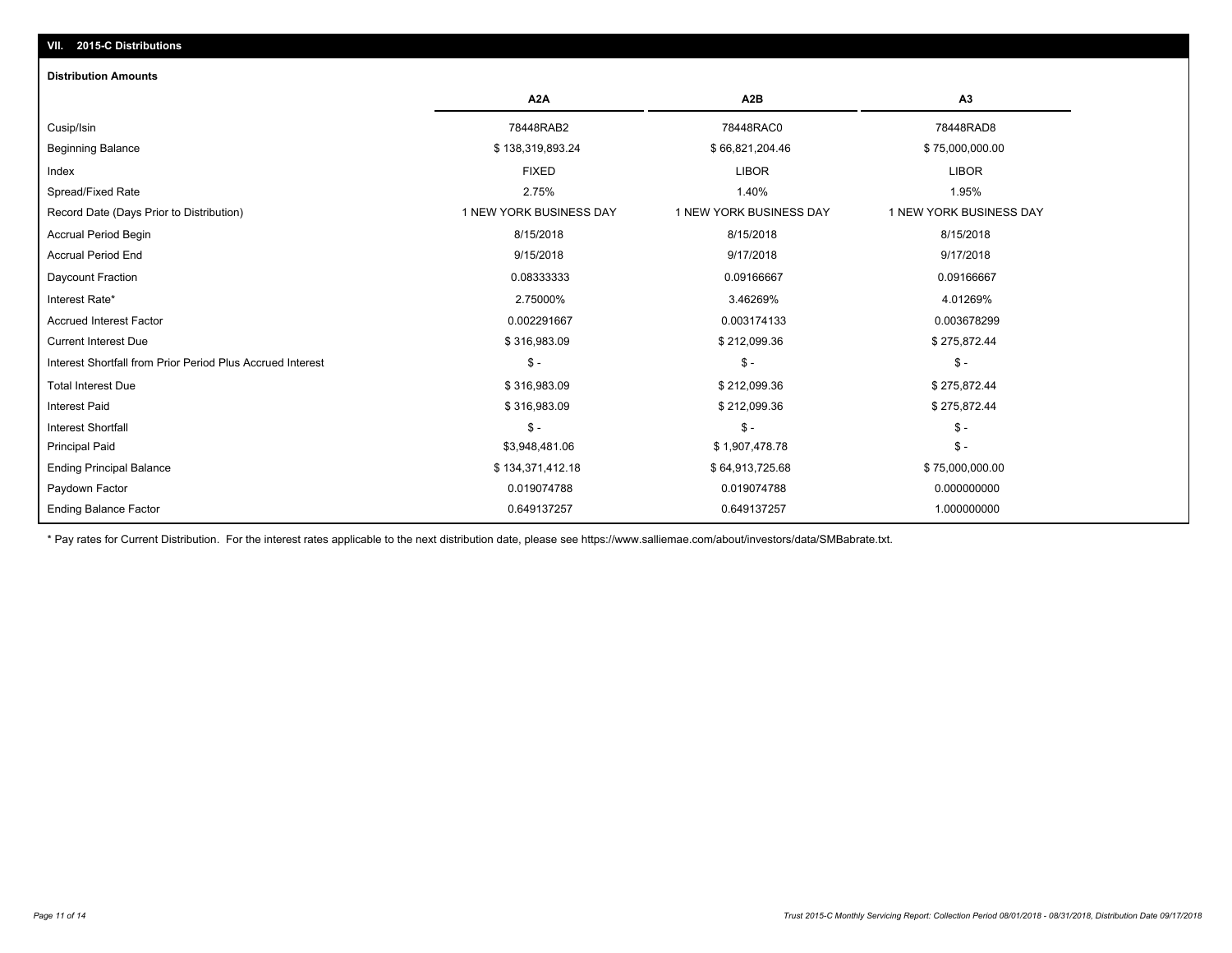| <b>Distribution Amounts</b>                                |                         |                         |
|------------------------------------------------------------|-------------------------|-------------------------|
|                                                            | в                       | C                       |
| Cusip/Isin                                                 | 78448RAE6               | 78448RAF3               |
| <b>Beginning Balance</b>                                   | \$70,000,000.00         | \$50,000,000.00         |
| Index                                                      | <b>FIXED</b>            | <b>FIXED</b>            |
| Spread/Fixed Rate                                          | 3.50%                   | 4.50%                   |
| Record Date (Days Prior to Distribution)                   | 1 NEW YORK BUSINESS DAY | 1 NEW YORK BUSINESS DAY |
| <b>Accrual Period Begin</b>                                | 8/15/2018               | 8/15/2018               |
| <b>Accrual Period End</b>                                  | 9/15/2018               | 9/15/2018               |
| Daycount Fraction                                          | 0.08333333              | 0.08333333              |
| Interest Rate*                                             | 3.50000%                | 4.50000%                |
| <b>Accrued Interest Factor</b>                             | 0.002916667             | 0.003750000             |
| <b>Current Interest Due</b>                                | \$204,166.67            | \$187,500.00            |
| Interest Shortfall from Prior Period Plus Accrued Interest | $\mathsf{\$}$ -         | $\mathsf{\$}$ -         |
| <b>Total Interest Due</b>                                  | \$204,166.67            | \$187,500.00            |
| <b>Interest Paid</b>                                       | \$204,166.67            | \$187,500.00            |
| <b>Interest Shortfall</b>                                  | $\mathsf{\$}$ -         | $\mathsf{\$}$ -         |
| <b>Principal Paid</b>                                      | $S -$                   | $S -$                   |
| <b>Ending Principal Balance</b>                            | \$70,000,000.00         | \$50,000,000.00         |
| Paydown Factor                                             | 0.000000000             | 0.000000000             |
| <b>Ending Balance Factor</b>                               | 1.000000000             | 1.000000000             |

\* Pay rates for Current Distribution. For the interest rates applicable to the next distribution date, please see https://www.salliemae.com/about/investors/data/SMBabrate.txt.

**VII. 2015-C Distributions**